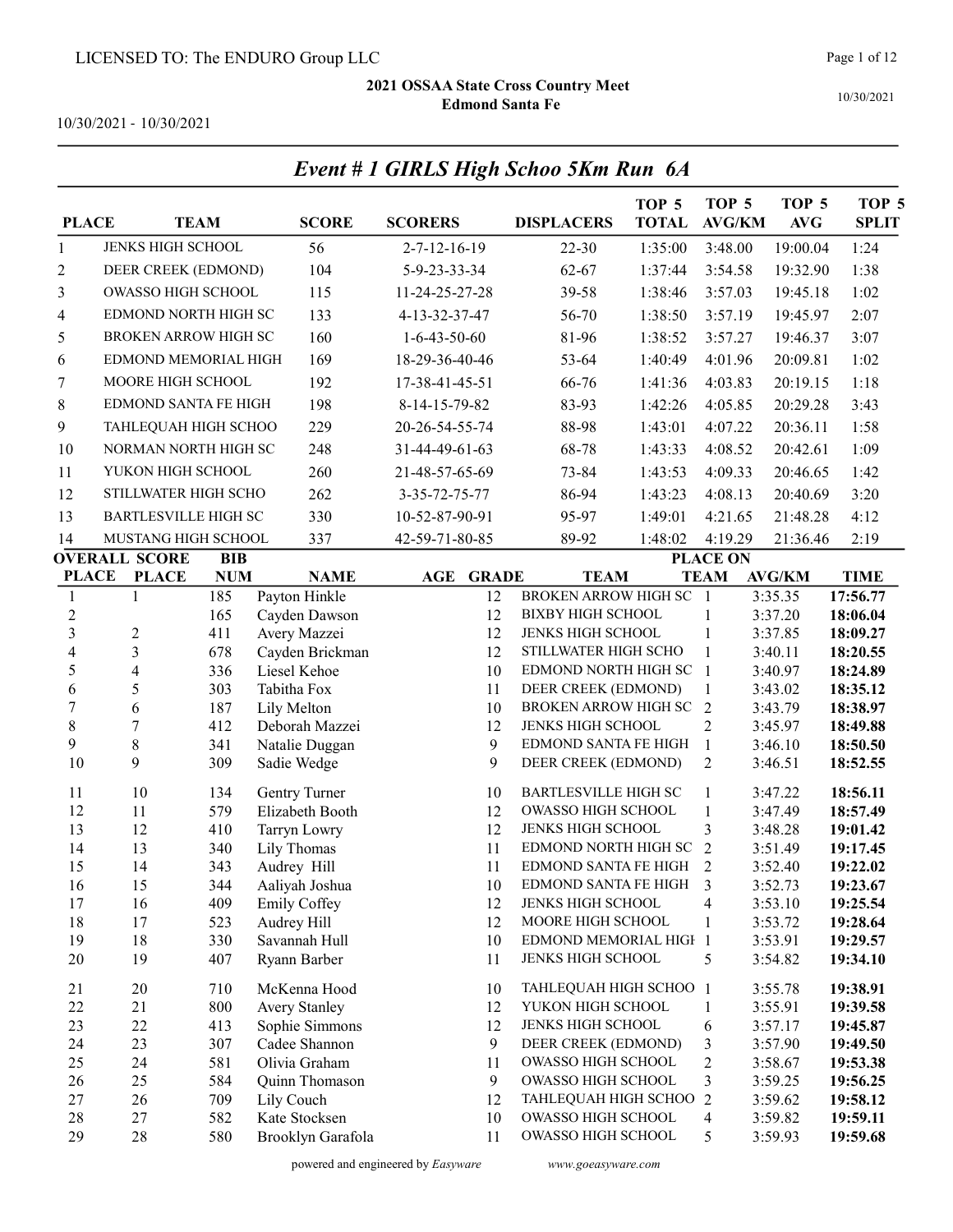10/30/2021 - 10/30/2021

|    |    |     |                          |    | Event # 1 GIRLS High Schoo 5Km Run 6A |                |         |          |
|----|----|-----|--------------------------|----|---------------------------------------|----------------|---------|----------|
| 30 | 29 | 327 | Sienna Collins           | 9  | EDMOND MEMORIAL HIGH 2                |                | 4:00.25 | 20:01.25 |
| 31 | 30 | 408 | Anna Bowler              | 12 | JENKS HIGH SCHOOL                     | 7              | 4:00.30 | 20:01.51 |
| 32 | 31 | 560 | Kinley Kite              | 10 | NORMAN NORTH HIGH SC 1                |                | 4:00.75 | 20:03.78 |
| 33 | 32 | 334 | Adyson Bechtel           | 10 | EDMOND NORTH HIGH SC 3                |                | 4:02.35 | 20:11.77 |
| 34 | 33 | 306 | Kenzie Ross              | 10 | DEER CREEK (EDMOND)                   | $\overline{4}$ | 4:02.70 | 20:13.53 |
| 35 | 34 | 305 | Julia Reed               | 12 | DEER CREEK (EDMOND)                   | 5              | 4:02.76 | 20:13.80 |
| 36 | 35 | 679 | Lydia Dolezal            | 11 | STILLWATER HIGH SCHO                  | $\overline{2}$ | 4:03.27 | 20:16.35 |
| 37 | 36 | 331 | Lauren Krise             | 9  | EDMOND MEMORIAL HIGH 3                |                | 4:04.36 | 20:21.81 |
| 38 | 37 | 337 | Camryn Kirkland          | 12 | EDMOND NORTH HIGH SC 4                |                | 4:04.61 | 20:23.06 |
| 39 | 38 | 519 | Mylee Alexander Sponburg | 10 | MOORE HIGH SCHOOL                     | 2              | 4:04.66 | 20:23.30 |
| 40 | 39 | 583 | Sarah Swofford           | 10 | OWASSO HIGH SCHOOL                    | 6              | 4:04.90 | 20:24.52 |
| 41 | 40 | 328 | Lauren Crouch            | 12 | EDMOND MEMORIAL HIGH 4                |                | 4:04.97 | 20:24.85 |
| 42 | 41 | 524 | Kate Holbrook            | 9  | MOORE HIGH SCHOOL                     | 3              | 4:05.43 | 20:27.17 |
| 43 | 42 | 538 | Katherine Jones          | 11 | MUSTANG HIGH SCHOOL                   | 1              | 4:05.54 | 20:27.72 |
| 44 | 43 | 186 | Averie Mcknight          | 11 | BROKEN ARROW HIGH SC 3                |                | 4:05.70 | 20:28.53 |
| 45 | 44 | 557 | Payton Fox               | 10 | NORMAN NORTH HIGH SC 2                |                | 4:05.87 | 20:29.35 |
| 46 | 45 | 525 | Diana Perry              | 11 | MOORE HIGH SCHOOL                     | $\overline{4}$ | 4:05.99 | 20:29.95 |
| 47 | 46 | 329 | Jenna Doolen             | 9  | EDMOND MEMORIAL HIGH 5                |                | 4:06.32 | 20:31.61 |
| 48 | 47 | 339 | Elizabeth Nowlin         | 11 | EDMOND NORTH HIGH SC                  | 5              | 4:06.54 | 20:32.72 |
| 49 |    | 166 | Sarah Mason              | 10 | <b>BIXBY HIGH SCHOOL</b>              | 2              | 4:06.61 | 20:33.08 |
| 50 | 48 | 796 | Nora England Jarvis      | 10 | YUKON HIGH SCHOOL                     | $\overline{2}$ | 4:07.56 | 20:37.82 |
| 51 |    | 789 | Eden Haack               | 12 | WESTMOORE HIGH SCHOC 1                |                | 4:08.18 | 20:40.91 |
| 52 | 49 | 556 | Ella Camp                | 10 | NORMAN NORTH HIGH SC 3                |                | 4:08.48 | 20:42.43 |
| 53 | 50 | 184 | Elle Hendrickson         | 10 | BROKEN ARROW HIGH SC 4                |                | 4:08.69 | 20:43.48 |
| 54 | 51 | 522 | Bethani Grove            | 11 | MOORE HIGH SCHOOL                     | 5              | 4:09.33 | 20:46.69 |
| 55 |    | 252 | Kristen Kirk             | 10 | CHOCTAW HIGH SCHOOL                   | $\mathbf{1}$   | 4:09.41 | 20:47.05 |
| 56 | 52 | 130 | Emily Lechuga            | 10 | <b>BARTLESVILLE HIGH SC</b>           | $\overline{2}$ | 4:09.73 | 20:48.69 |
| 57 | 53 | 333 | Annabelle Watts          | 12 | EDMOND MEMORIAL HIGH 6                |                | 4:10.09 | 20:50.48 |
| 58 | 54 | 712 | Salendia Melo            | 11 | TAHLEQUAH HIGH SCHOO 3                |                | 4:10.51 | 20:52.56 |
| 59 | 55 | 714 | Tori Pham                | 10 | TAHLEQUAH HIGH SCHOO 4                |                | 4:10.66 | 20:53.32 |
| 60 |    | 179 | Alicia Martinez          | 11 | <b>BOOKER T WASHINGTON</b>            | $\mathbf{1}$   | 4:10.94 | 20:54.70 |
| 61 | 56 | 335 | Emma Johnson             | 9  | EDMOND NORTH HIGH SC 6                |                | 4:11.06 | 20:55.34 |
| 62 | 57 | 799 | Emily Schneider          | 11 | YUKON HIGH SCHOOL                     | 3              | 4:11.49 | 20:57.47 |
| 63 | 58 | 585 | Sydney Vann              | 12 | OWASSO HIGH SCHOOL                    | 7              | 4:11.76 | 20:58.83 |
| 64 | 59 | 543 | Emily Wilson             | 12 | MUSTANG HIGH SCHOOL                   | $\overline{2}$ | 4:12.70 | 21:03.52 |
| 65 | 60 | 183 | Graci Frey               | 9  | BROKEN ARROW HIGH SC                  | 5              | 4:12.82 | 21:04.11 |
| 66 | 61 | 559 | Stevi Johnson            | 11 | NORMAN NORTH HIGH SC 4                |                | 4:12.92 | 21:04.61 |
| 67 |    | 554 | Emily Finocchiaro        | 11 | NORMAN HIGH SCHOOL                    | 1              | 4:13.75 | 21:08.79 |
| 68 | 62 | 308 | Lesley Velez             | 9  | DEER CREEK (EDMOND)                   | 6              | 4:13.83 | 21:09.15 |
| 69 |    | 555 | Charlotte Gentry         | 9  | NORMAN HIGH SCHOOL                    | $\overline{c}$ | 4:14.29 | 21:11.48 |
| 70 |    | 451 | Allyson Taylor           | 11 | LAWTON HIGH SCHOOL                    | $\mathbf{1}$   | 4:14.36 | 21:11.84 |
| 71 | 63 | 558 | Devin Jansing            | 11 | NORMAN NORTH HIGH SC 5                |                | 4:14.57 | 21:12.88 |
| 72 | 64 | 332 | Annabelle Lewis          | 11 | EDMOND MEMORIAL HIGH 7                |                | 4:14.84 | 21:14.22 |
| 73 |    | 449 | Abby Kamper              | 11 | <b>LAWTON HIGH SCHOOL</b>             | 2              | 4:14.90 | 21:14.53 |
| 74 | 65 | 798 | Emma Rouner              | 10 | YUKON HIGH SCHOOL                     | 4              | 4:15.28 | 21:16.43 |
| 75 | 66 | 520 | Sophia Cannon            | 11 | MOORE HIGH SCHOOL                     | 6              | 4:15.45 | 21:17.25 |
| 76 | 67 | 304 | Halle Kiehn              | 11 | DEER CREEK (EDMOND)                   | 7              | 4:16.06 | 21:20.33 |
| 77 | 68 | 561 | <b>Blake Miller</b>      | 9  | NORMAN NORTH HIGH SC                  | 6              | 4:16.28 | 21:21.44 |
| 78 | 69 | 797 | Kailan Parks             | 11 | YUKON HIGH SCHOOL                     | 5              | 4:16.39 | 21:21.96 |

10/30/2021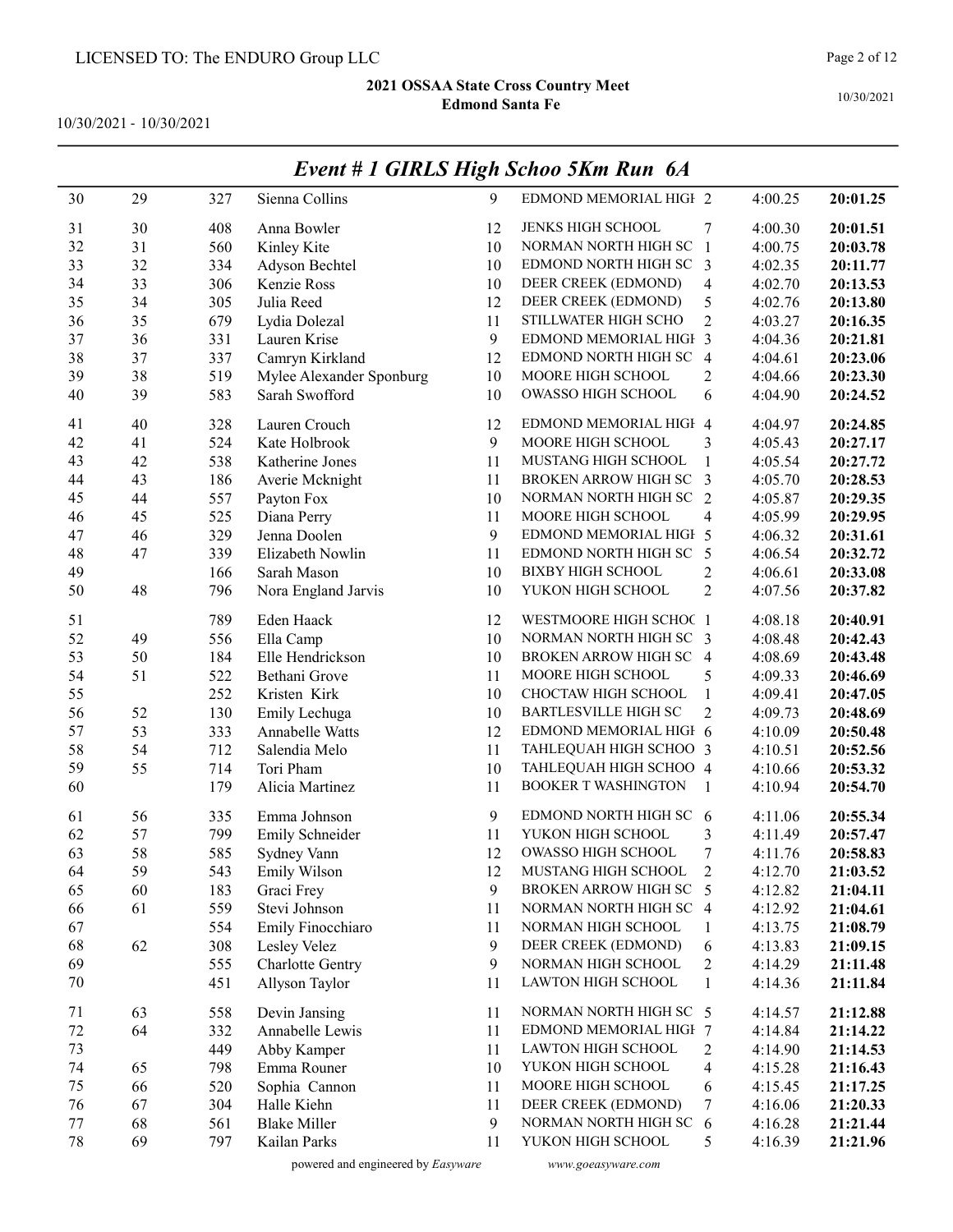10/30/2021 - 10/30/2021

|     |        |      |                     |    | $P$ and $P$ and $P$ and $P$ and $P$ and $P$ |                         |         |          |
|-----|--------|------|---------------------|----|---------------------------------------------|-------------------------|---------|----------|
| 79  | 70     | 338  | Grace Lagge         | 10 | EDMOND NORTH HIGH SC 7                      |                         | 4:16.94 | 21:24.70 |
| 80  | 71     | 540  | Carol Le            | 10 | MUSTANG HIGH SCHOOL                         | 3                       | 4:17.19 | 21:25.97 |
| 81  | $72\,$ | 681  | Katie Massar        | 10 | STILLWATER HIGH SCHO                        | 3                       | 4:17.34 | 21:26.74 |
| 82  |        | 251  | Hannah Degaston     | 11 | CHOCTAW HIGH SCHOOL                         | $\overline{2}$          | 4:18.27 | 21:31.39 |
| 83  | 73     | 794  | Harper Barlow       | 11 | YUKON HIGH SCHOOL                           | 6                       | 4:18.72 | 21:33.63 |
| 84  | 74     | 711  | Abigail Johnson     | 10 | TAHLEQUAH HIGH SCHOO 5                      |                         | 4:19.53 | 21:37.65 |
| 85  | 75     | 683  | Zoey Phillips       | 10 | STILLWATER HIGH SCHO                        | $\overline{4}$          | 4:19.68 | 21:38.44 |
| 86  |        | 790  | Eva Tice            | 9  | WESTMOORE HIGH SCHOC 2                      |                         | 4:19.85 | 21:39.28 |
| 87  |        | 552  | Lanie Bundy         | 9  | NORMAN HIGH SCHOOL                          | $\overline{\mathbf{3}}$ | 4:19.98 | 21:39.91 |
| 88  | 76     | 1505 | Gracie Taylor       | 10 | MOORE HIGH SCHOOL                           | $\tau$                  | 4:20.10 | 21:40.50 |
| 89  | 77     | 682  | Sydni Phillips      | 10 | STILLWATER HIGH SCHO                        | 5                       | 4:20.27 | 21:41.37 |
| 90  | 78     | 562  | Kiki Oconnor        | 10 | NORMAN NORTH HIGH SC 7                      |                         | 4:22.39 | 21:51.98 |
| 91  | 79     | 346  | Cambree Kuranoff    | 10 | <b>EDMOND SANTA FE HIGH</b>                 | $\overline{4}$          | 4:27.17 | 22:15.89 |
| 92  | 80     | 542  | Alexis Ray          | 12 | MUSTANG HIGH SCHOOL                         | $\overline{4}$          | 4:27.56 | 22:17.81 |
| 93  | 81     | 182  | Georgia Cleghorn    | 11 | <b>BROKEN ARROW HIGH SC</b>                 | - 6                     | 4:27.65 | 22:18.29 |
| 94  | 82     | 342  | Sofia Hale          | 10 | EDMOND SANTA FE HIGH                        | 5                       | 4:30.86 | 22:34.34 |
| 95  | 83     | 345  | Kiley Keene         | 12 | EDMOND SANTA FE HIGH                        | 6                       | 4:32.36 | 22:41.82 |
| 96  | 84     | 795  | Audrey Boyd         | 12 | YUKON HIGH SCHOOL                           | $\overline{7}$          | 4:32.97 | 22:44.87 |
| 97  |        | 450  | Lyric Swatzell      | 11 | LAWTON HIGH SCHOOL                          | 3                       | 4:33.26 | 22:46.30 |
| 98  | 85     | 537  | Lauren Hudson       | 9  | MUSTANG HIGH SCHOOL                         | 5                       | 4:33.45 | 22:47.29 |
| 99  | 86     | 684  | Natalie Vandeventer | 11 | STILLWATER HIGH SCHO                        | 6                       | 4:34.21 | 22:51.09 |
| 100 | 87     | 133  | Emma Perry          | 9  | <b>BARTLESVILLE HIGH SC</b>                 | 3                       | 4:35.82 | 22:59.12 |
| 101 | 88     | 713  | Vicky Perez         | 11 | TAHLEQUAH HIGH SCHOO 6                      |                         | 4:36.19 | 23:00.99 |
| 102 | 89     | 541  | Londyn Medrano      | 9  | MUSTANG HIGH SCHOOL                         | 6                       | 4:36.28 | 23:01.41 |
| 103 | 90     | 131  | Kailey Malcom       | 9  | <b>BARTLESVILLE HIGH SC</b>                 | $\overline{4}$          | 4:37.72 | 23:08.60 |
| 104 | 91     | 129  | Rachael Landers     | 11 | <b>BARTLESVILLE HIGH SC</b>                 | 5                       | 4:37.77 | 23:08.88 |
| 105 | 92     | 539  | Emily Krafft        | 11 | MUSTANG HIGH SCHOOL                         | 7                       | 4:38.68 | 23:13.43 |
| 106 | 93     | 347  | Katarina Samwel     | 10 | <b>EDMOND SANTA FE HIGH</b>                 | $\overline{7}$          | 4:39.53 | 23:17.65 |
| 107 | 94     | 680  | Samantha Edwards    | 12 | STILLWATER HIGH SCHO                        | 7                       | 4:39.65 | 23:18.25 |
| 108 | 95     | 132  | Ledi Mull           | 11 | <b>BARTLESVILLE HIGH SC</b>                 | 6                       | 4:40.95 | 23:24.76 |
| 109 | 96     | 188  | Meguire Strickland  | 9  | BROKEN ARROW HIGH SC                        | 7                       | 4:42.92 | 23:34.64 |
| 110 | 97     | 128  | Lacee Jenkins       | 9  | BARTLESVILLE HIGH SC                        | 7                       | 5:11.11 | 25:55.59 |
| 111 | 98     | 708  | Kristin Campbell    | 11 | TAHLEQUAH HIGH SCHOO 7                      |                         | 5:22.46 | 26:52.32 |

### Event # 1 GIRLS High Schoo 5Km Run 6A

10/30/2021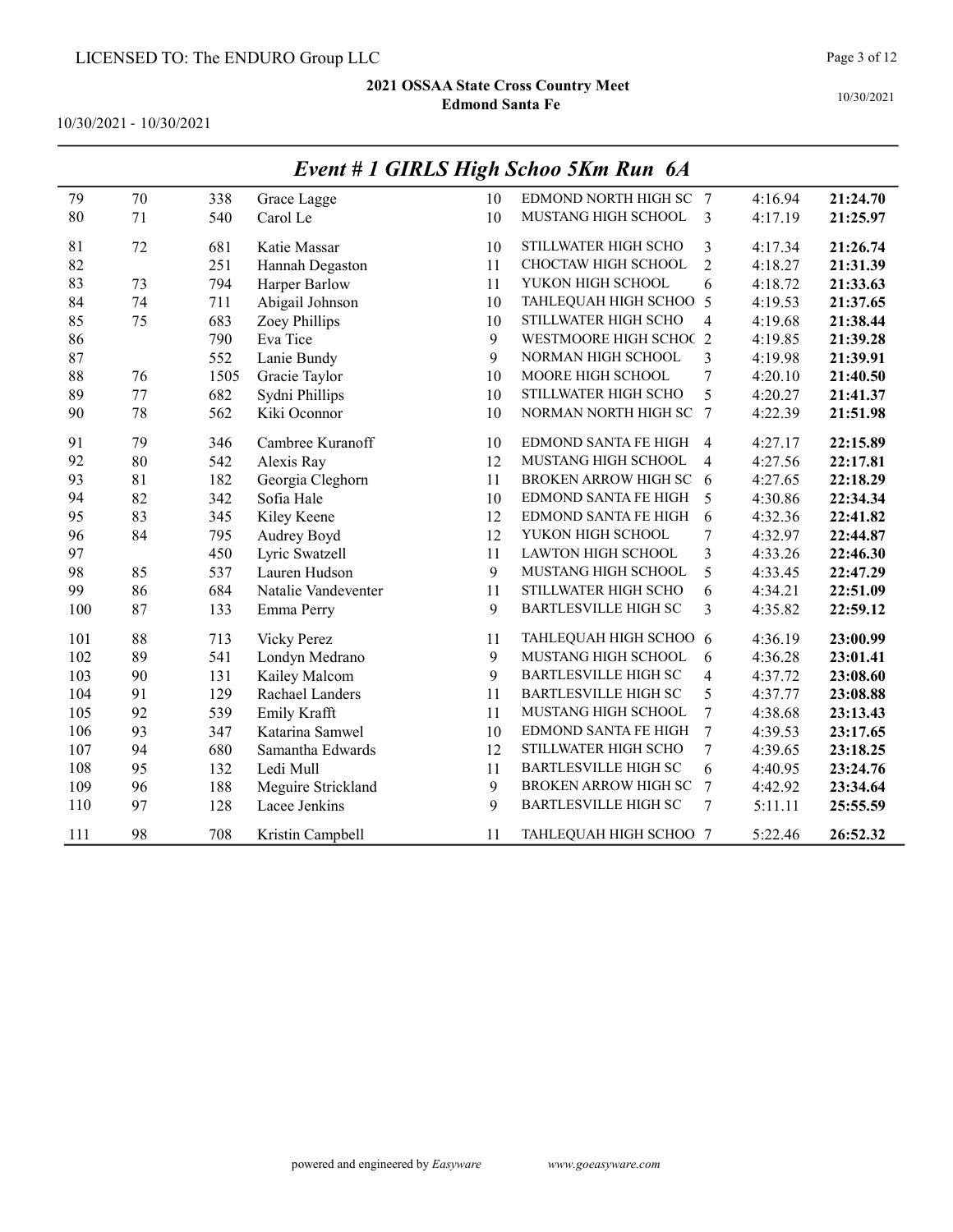10/30/2021

10/30/2021 - 10/30/2021

| <b>PLACE</b>            |                           | <b>TEAM</b>                | <b>SCORE</b>                             | <b>SCORERS</b>         | <b>DISPLACERS</b>                                | TOP <sub>5</sub><br><b>TOTAL</b> | TOP <sub>5</sub><br><b>AVG/KM</b> | TOP <sub>5</sub><br>$\mathbf{AVG}$ | TOP <sub>5</sub><br><b>SPLIT</b> |
|-------------------------|---------------------------|----------------------------|------------------------------------------|------------------------|--------------------------------------------------|----------------------------------|-----------------------------------|------------------------------------|----------------------------------|
| $\mathbf{1}$            |                           | DEER CREEK (EDMOND)        | 44                                       | $1 - 3 - 12 - 13 - 15$ | 26-29                                            | 1:19:36                          | 3:54.58                           | 15:55.17                           | 1:03                             |
| 2                       | <b>OWASSO HIGH SCHOOL</b> |                            | 113                                      | 14-21-23-24-31         | 34-41                                            | 1:23:15                          | 3:57.03                           | 16:38.95                           | 0:33                             |
| 3                       |                           | EDMOND MEMORIAL HIGH       | 125                                      | 2-9-32-38-44           | 57-66                                            | 1:22:53                          | 4:01.96                           | 16:34.58                           | 1:43                             |
| 4                       |                           | WESTMOORE HIGH SCHOO       | 138                                      | $6 - 7 - 8 - 52 - 65$  | $72 - 81$                                        | 1:23:23                          | 3:20.12                           | 16:40.60                           | 1:57                             |
| 5                       |                           | MUSTANG HIGH SCHOOL        | 152                                      | 22-27-28-35-40         | 45-48                                            | 1:24:27                          | 4:19.29                           | 16:53.31                           | 0:27                             |
|                         |                           | BROKEN ARROW HIGH SC       | 159                                      | 4-20-25-54-56          | 64-71                                            | 1:24:25                          |                                   | 16:53.06                           | 2:02                             |
| 6                       |                           |                            |                                          |                        |                                                  |                                  | 3:57.27                           |                                    |                                  |
| 7                       |                           | EDMOND NORTH HIGH SC       | 180                                      | 10-16-46-47-61         | 70-97                                            | 1:24:59                          | 3:57.19                           | 16:59.86                           | 1:39                             |
| 8                       | YUKON HIGH SCHOOL         |                            | 214                                      | 18-30-49-55-62         | 75-89                                            | 1:26:18                          | 4:09.33                           | 17:15.61                           | 1:15                             |
| 9                       |                           | STILLWATER HIGH SCHO       | 233                                      | 5-51-58-59-60          | 67-78                                            | 1:26:34                          | 4:08.13                           | 17:18.84                           | 1:59                             |
| 10                      |                           | CHOCTAW HIGH SCHOOL        | 273                                      | 17-42-68-69-77         | 83-86                                            | 1:27:40                          | 3:30.39                           | 17:31.95                           | 1:37                             |
| 11                      |                           | NORMAN HIGH SCHOOL         | 276                                      | 11-19-79-82-85         | 90-91                                            | 1:27:44                          | 3:30.56                           | 17:32.82                           | 2:19                             |
| 12                      |                           | TAHLEQUAH HIGH SCHOO       | 276                                      | 37-39-43-73-84         | 92-93                                            | 1:27:49                          | 4:07.22                           | 17:33.82                           | 1:25                             |
| 13                      | MOORE HIGH SCHOOL         |                            | 311                                      | 33-36-74-80-88         | 95-98                                            | 1:28:55                          | 4:03.83                           | 17:46.94                           | 1:47                             |
| 14                      |                           | <b>BOOKER T WASHINGTON</b> | 329                                      | 50-53-63-76-87         | 94-96                                            | 1:29:45                          | 3:35.39                           | 17:56.99                           | 1:01                             |
|                         | <b>OVERALL SCORE</b>      | <b>BIB</b>                 |                                          |                        |                                                  |                                  | <b>PLACE ON</b>                   |                                    |                                  |
| <b>PLACE</b>            | <b>PLACE</b>              | <b>NUM</b>                 | <b>NAME</b>                              | AGE<br><b>GRADE</b>    | <b>TEAM</b>                                      |                                  | <b>TEAM</b>                       | <b>AVG/KM</b>                      | <b>TIME</b>                      |
| $\mathbf{1}$            | 1                         | 1011                       | AJ Antonelli                             | 12                     | DEER CREEK (EDMOND)                              |                                  | -1                                | 3:02.96                            | 15:14.80                         |
| $\overline{2}$          | $\overline{2}$            | 1035                       | Josh Cherry                              | 11                     | EDMOND MEMORIAL HIGH 1                           |                                  |                                   | 3:06.39                            | 15:31.96                         |
| $\overline{3}$          | $\mathfrak{Z}$            | 1017                       | Gilbert Velez                            | 12                     | DEER CREEK (EDMOND)                              |                                  | 2                                 | 3:06.79                            | 15:33.95                         |
| $\overline{\mathbf{4}}$ | $\overline{\mathbf{4}}$   | 883                        | <b>Blake Feron</b>                       | 12                     | BROKEN ARROW HIGH SC                             |                                  | $\blacksquare$                    | 3:07.95                            | 15:39.75                         |
| 5                       | 5                         | 1425                       | Keegan Thomas                            | 11                     | STILLWATER HIGH SCHO                             |                                  | 1                                 | 3:09.04                            | 15:45.24                         |
| 6                       | 6                         | 1490                       | Nathan Deboutez                          | 12                     | WESTMOORE HIGH SCHOC 1                           |                                  |                                   | 3:10.48                            | 15:52.40                         |
| $\overline{7}$          | $\boldsymbol{7}$          | 1489                       | David Boulanger                          | 11                     | WESTMOORE HIGH SCHOC 2                           |                                  |                                   | 3:11.88                            | 15:59.41                         |
| $\,$ $\,$<br>9          | $8\,$<br>9                | 1494<br>1036               | Elijah White<br>Jackson Davis            | 11<br>12               | WESTMOORE HIGH SCHOC 3<br>EDMOND MEMORIAL HIGH 2 |                                  |                                   | 3:12.95                            | 16:04.79<br>16:06.26             |
| 10                      | 10                        | 1046                       | Carson Royse                             | 12                     | EDMOND NORTH HIGH SC 1                           |                                  |                                   | 3:13.25<br>3:13.38                 | 16:06.94                         |
|                         |                           |                            |                                          |                        |                                                  |                                  |                                   |                                    |                                  |
| 11                      | 11                        | 1276                       | Phin Bonner                              | 11                     | NORMAN HIGH SCHOOL                               |                                  | 1                                 | 3:13.75                            | 16:08.78                         |
| 12                      | 12                        | 1015                       | Graham Mitchell                          | 10                     | DEER CREEK (EDMOND)                              |                                  | 3                                 | 3:14.13                            | 16:10.66                         |
| 13                      | 13                        | 1013                       | Lucas Cisneros                           | 12                     | DEER CREEK (EDMOND)                              |                                  | $\overline{\mathcal{A}}$          | 3:15.55                            | 16:17.79                         |
| 14                      | 14<br>15                  | 1314                       | Casey Little                             | 11<br>10               | OWASSO HIGH SCHOOL                               |                                  | $\mathbf{1}$                      | 3:15.62                            | 16:18.10                         |
| 15<br>16                | 16                        | 1012<br>1045               | Spencer Carlson<br>Jaden Redmond         | 11                     | DEER CREEK (EDMOND)<br>EDMOND NORTH HIGH SC      |                                  | 5<br>$\overline{2}$               | 3:15.73<br>3:18.17                 | 16:18.68<br>16:30.88             |
| 17                      | 17                        | 945                        | Aiden Hoover                             | 12                     | CHOCTAW HIGH SCHOOL                              |                                  | 1                                 | 3:18.23                            | 16:31.19                         |
| 18                      | 18                        | 1497                       | Kayden Chaparro                          | 11                     | YUKON HIGH SCHOOL                                |                                  | 1                                 | 3:18.42                            | 16:32.11                         |
| 19                      | 19                        | 1281                       | Michael Parker                           | 11                     | NORMAN HIGH SCHOOL                               |                                  | $\overline{c}$                    | 3:18.85                            | 16:34.29                         |
| $20\,$                  | 20                        | 884                        | Eli Hopkins                              | 10                     | BROKEN ARROW HIGH SC                             |                                  | $\overline{2}$                    | 3:19.28                            | 16:36.40                         |
|                         |                           |                            |                                          |                        |                                                  |                                  |                                   |                                    |                                  |
| 21                      | 21                        | 1311                       | Gideon Hays                              | 11                     | OWASSO HIGH SCHOOL<br>PONCA CITY HIGH SCHO       |                                  | $\overline{c}$                    | 3:19.56                            | 16:37.80                         |
| $22\,$<br>23            | 22                        | 1339<br>1268               | Mason Blochowiak<br>Dylan Chaoomchaisiri | 12<br>11               | MUSTANG HIGH SCHOOL                              |                                  | $\mathbf{1}$<br>$\mathbf{1}$      | 3:20.07<br>3:20.13                 | 16:40.35<br>16:40.68             |
| 24                      | 23                        | 1312                       | Dane Janowski                            | 10                     | OWASSO HIGH SCHOOL                               |                                  | 3                                 | 3:20.32                            | 16:41.61                         |
| 25                      | 24                        | 1315                       | Francisco Santos                         | 12                     | OWASSO HIGH SCHOOL                               |                                  | 4                                 | 3:21.11                            | 16:45.55                         |
| 26                      | 25                        | 885                        | Mason Hopkins                            | 11                     | BROKEN ARROW HIGH SC                             |                                  | 3                                 | 3:21.33                            | 16:46.68                         |
| 27                      | 26                        | 1014                       | Landon Harrod                            | 12                     | DEER CREEK (EDMOND)                              |                                  | 6                                 | 3:21.39                            | 16:46.97                         |
| 28                      | $27\,$                    | 1269                       | Cameron Langdon                          | 9                      | MUSTANG HIGH SCHOOL                              |                                  | 2                                 | 3:21.71                            | 16:48.58                         |
| 29                      |                           | 1282                       | Jack Lindley                             | 10                     | NORMAN NORTH HIGH SC 1                           |                                  |                                   | 3:21.84                            | 16:49.24                         |

# Event # 2 BOYS High Schoo 5Km Run 6A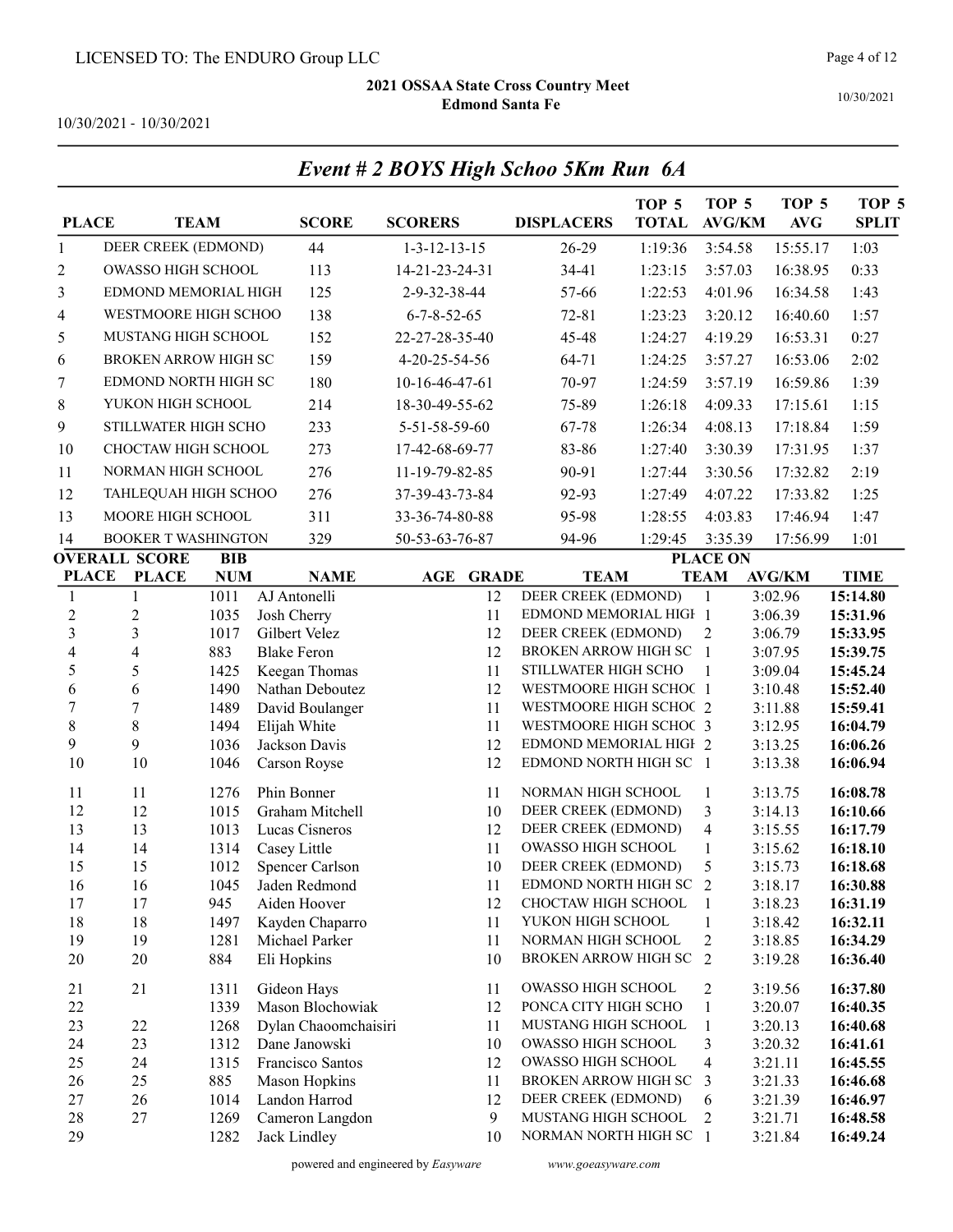10/30/2021 - 10/30/2021

|        |    |      |                       |    | $L$ <i>vent</i> $# 2$ DOTS High Schoo $3$ Km Kun $0A$ |                |         |          |
|--------|----|------|-----------------------|----|-------------------------------------------------------|----------------|---------|----------|
| 30     | 28 | 1271 | Carson Patten         | 10 | MUSTANG HIGH SCHOOL                                   | $\overline{3}$ | 3:21.91 | 16:49.56 |
| 31     | 29 | 1016 | Tyler Schwarz         | 10 | DEER CREEK (EDMOND)                                   | 7              | 3:22.11 | 16:50.58 |
| 32     | 30 | 1499 | Jonah Hanscom         | 12 | YUKON HIGH SCHOOL                                     | $\overline{c}$ | 3:22.25 | 16:51.26 |
| 33     | 31 | 1310 | Ian Conder            | 12 | OWASSO HIGH SCHOOL                                    | 5              | 3:22.34 | 16:51.72 |
| 34     | 32 | 1037 | Ian Doering           | 11 | EDMOND MEMORIAL HIGH 3                                |                | 3:22.54 | 16:52.72 |
| 35     | 33 | 1253 | Aidan Jimenez         | 10 | MOORE HIGH SCHOOL                                     | 1              | 3:22.61 | 16:53.05 |
| 36     | 34 | 1313 | Isaac Krueger         | 10 | OWASSO HIGH SCHOOL                                    | 6              | 3:23.65 | 16:58.26 |
| 37     | 35 | 1273 | Andrew Waller         | 12 | MUSTANG HIGH SCHOOL                                   | 4              | 3:23.84 | 16:59.24 |
| 38     | 36 | 1255 | Beau Reed             | 10 | MOORE HIGH SCHOOL                                     | $\overline{c}$ | 3:23.92 | 16:59.62 |
| 39     | 37 | 1433 | Trae Baker            | 10 | TAHLEQUAH HIGH SCHOO 1                                |                | 3:24.25 | 17:01.28 |
| 40     |    | 810  | Dayton Austin         | 12 | <b>BARTLESVILLE HIGH SC</b>                           | $\mathbf{1}$   | 3:24.62 | 17:03.14 |
| 41     | 38 | 1040 | <b>Tyce Morton</b>    | 12 | EDMOND MEMORIAL HIGH 4                                |                | 3:25.40 | 17:07.02 |
| 42     | 39 | 1435 | Jack Mckee            | 12 | TAHLEQUAH HIGH SCHOO 2                                |                | 3:25.49 | 17:07.48 |
| 43     | 40 | 1267 | Ryan Cable            | 10 | MUSTANG HIGH SCHOOL                                   | 5              | 3:25.70 | 17:08.52 |
| 44     |    | 1138 | Tyler Mcdoulett       | 11 | <b>JENKS HIGH SCHOOL</b>                              | 1              | 3:25.77 | 17:08.87 |
| 45     | 41 | 1309 | Ian Busking           | 12 | OWASSO HIGH SCHOOL                                    | 7              | 3:26.32 | 17:11.63 |
| 46     | 42 | 944  | Jacob Hojnacki        | 11 | CHOCTAW HIGH SCHOOL                                   | $\overline{2}$ | 3:26.39 | 17:11.97 |
| 47     | 43 | 1434 | Eric Burns            | 12 | TAHLEQUAH HIGH SCHOO 3                                |                | 3:26.44 | 17:12.21 |
| 48     |    | 1049 | Jack Sydnes           | 10 | EDMOND SANTA FE HIGH                                  | $\overline{1}$ | 3:26.70 | 17:13.53 |
| 49     | 44 | 1038 | Ethan Goss            | 11 | EDMOND MEMORIAL HIGH 5                                |                | 3:26.99 | 17:14.98 |
| 50     | 45 | 1272 | Jacob Thomas          | 12 | MUSTANG HIGH SCHOOL                                   | 6              | 3:27.12 | 17:15.61 |
| 51     | 46 | 1044 | Mason Nader           | 11 | EDMOND NORTH HIGH SC 3                                |                | 3:27.43 | 17:17.18 |
| 52     | 47 | 1043 | Colby Moore           | 10 | EDMOND NORTH HIGH SC 4                                |                | 3:27.49 | 17:17.48 |
| 53     | 48 | 1270 | Jacoby Nance          | 11 | MUSTANG HIGH SCHOOL                                   | 7              | 3:27.56 | 17:17.82 |
| 54     | 49 | 1501 | Max Marler            | 11 | YUKON HIGH SCHOOL                                     | 3              | 3:29.35 | 17:26.75 |
| 55     |    | 1417 | Joshua Rammage        | 10 | SOUTHMOORE HIGH SCHC 1                                |                | 3:29.41 | 17:27.07 |
| 56     |    | 1048 | Maxton Barker         | 9  | EDMOND SANTA FE HIGH                                  | 2              | 3:29.52 | 17:27.64 |
| 57     | 50 | 872  | Nathan Uy             | 12 | <b>BOOKER T WASHINGTON</b>                            | $\mathbf{1}$   | 3:30.76 | 17:33.81 |
| 58     | 51 | 1420 | Mez Barth             | 9  | STILLWATER HIGH SCHO                                  | $\overline{2}$ | 3:31.05 | 17:35.28 |
| 59     | 52 | 1491 | Lucas Forman          | 12 | WESTMOORE HIGH SCHOC 4                                |                | 3:31.39 | 17:36.98 |
| 60     |    | 1418 | Kaid Ross             | 12 | SOUTHMOORE HIGH SCHC 2                                |                | 3:31.63 | 17:38.18 |
| 61     | 53 | 873  | Oscar Uy              | 10 | <b>BOOKER T WASHINGTON</b>                            | 2              | 3:31.79 | 17:38.99 |
| 62     | 54 | 882  | Daniel Baeza          | 12 | BROKEN ARROW HIGH SC 4                                |                | 3:32.02 | 17:40.11 |
| 63     | 55 | 1498 | Eli George            | 12 | YUKON HIGH SCHOOL                                     | 4              | 3:32.08 | 17:40.40 |
| 64     | 56 | 887  | <b>Brian Peterson</b> | 11 | BROKEN ARROW HIGH SC                                  | $\overline{5}$ | 3:32.48 | 17:42.40 |
| 65     | 57 | 1034 | Hayden Boyett         | 12 | EDMOND MEMORIAL HIGH 6                                |                | 3:32.58 | 17:42.90 |
| 66     | 58 | 1419 | Keke Abai             | 11 | STILLWATER HIGH SCHO                                  | 3              | 3:32.76 | 17:43.80 |
| 67     | 59 | 1421 | Hollis Johnson        | 12 | STILLWATER HIGH SCHO                                  | $\overline{4}$ | 3:32.95 | 17:44.79 |
| 68     | 60 | 1423 | Caleb Malec           | 11 | STILLWATER HIGH SCHO                                  | 5              | 3:33.02 | 17:45.10 |
| 69     |    | 1416 | Andres Mandujano      | 9  | SOUTHMOORE HIGH SCHC 3                                |                | 3:33.14 | 17:45.73 |
| 70     | 61 | 1042 | Cole Davenport        | 10 | EDMOND NORTH HIGH SC 5                                |                | 3:33.37 | 17:46.85 |
| 71     |    | 1340 | <b>Burton Miner</b>   | 11 | PONCA CITY HIGH SCHO                                  | 2              | 3:33.44 | 17:47.20 |
| 72     | 62 | 1502 | Coy Pope              | 11 | YUKON HIGH SCHOOL                                     | 5              | 3:33.50 | 17:47.53 |
| 73     |    | 1266 | Candon West           | 10 | MUSKOGEE HIGH SCHOOL 1                                |                | 3:33.62 | 17:48.10 |
| 74     | 63 | 869  | Samuel Freeman        | 10 | <b>BOOKER T WASHINGTON</b>                            | 3              | 3:33.68 | 17:48.44 |
| 75     |    | 1174 | David Rich            | 10 | LAWTON HIGH SCHOOL                                    | $\mathbf{1}$   | 3:33.74 | 17:48.71 |
| 76     | 64 | 888  | Parker Simmons        | 12 | BROKEN ARROW HIGH SC 6                                |                | 3:33.80 | 17:49.04 |
| 77     | 65 | 1488 | Mason Baker           | 11 | WESTMOORE HIGH SCHOC 5                                |                | 3:33.89 | 17:49.46 |
| $78\,$ | 66 | 1039 | Zachary Lewis         | 9  | EDMOND MEMORIAL HIGH 7                                |                | 3:33.99 | 17:49.99 |

# Event # 2 BOYS High Schoo 5Km Run 6A

powered and engineered by Easyware www.goeasyware.com

10/30/2021